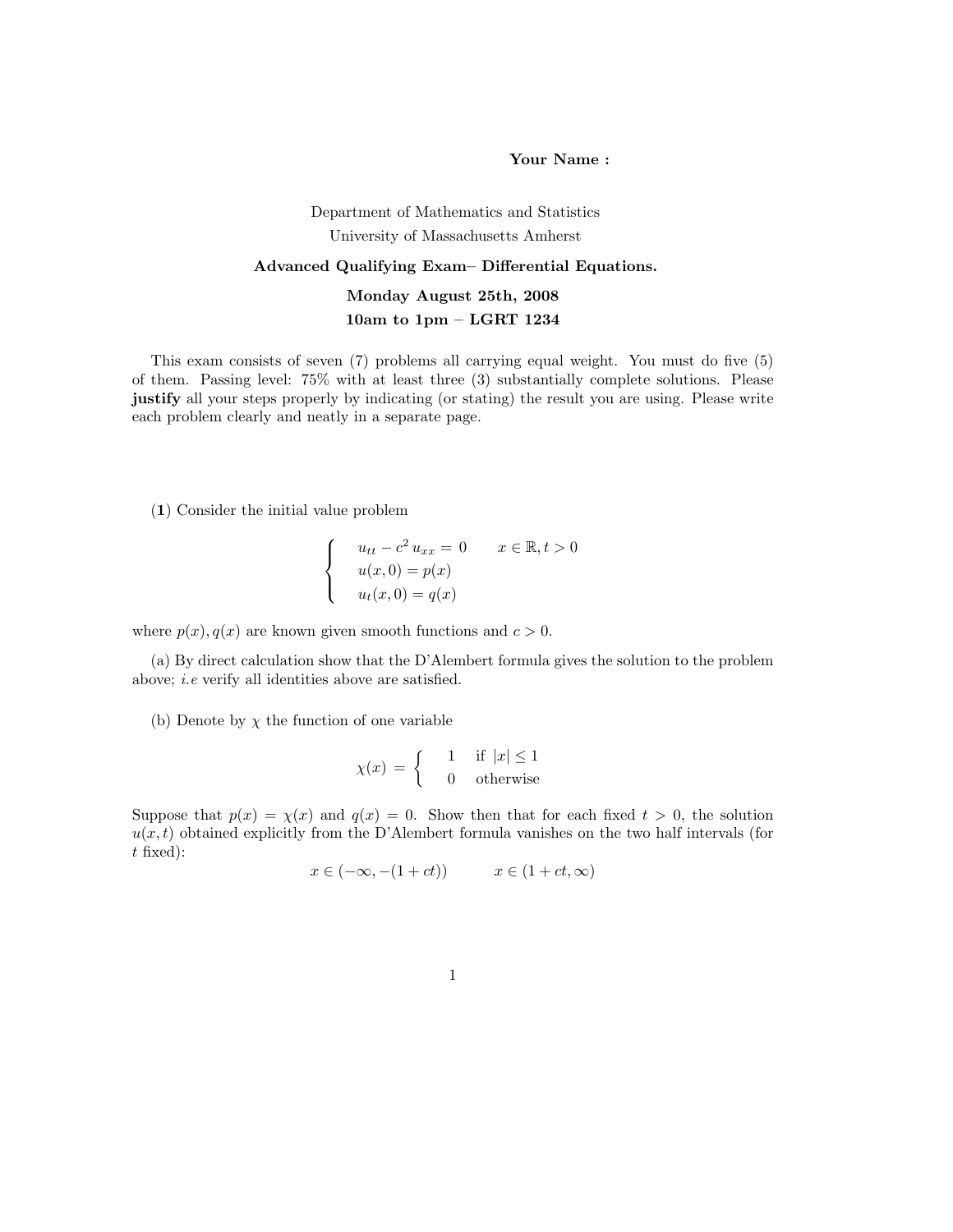(2) Let  $f(x)$  be the vector field on  $x \in \mathbb{R}^2$ 

$$
f(x) = \begin{pmatrix} H_{x_2}(x) \\ -H_{x_1}(x) \end{pmatrix} \qquad x = (x_1, x_2)
$$

where  $H(x)$  is a given smooth function of x; and let  $x(t, \xi)$  be the solution of

$$
\frac{dx}{dt} = f(x), \qquad x(0,\xi) = \xi
$$

for each initial condition in  $\xi \in \mathbb{R}^2$ .

Let 
$$
B_0 = \{\xi : \xi_1^2 + \xi_2^2 \le 1\}
$$
 and define  $B(t) = \{x(t, \xi) : \xi \in B_0\}$ . Show that

$$
\int \int_{B(t)} dx = \pi \qquad \text{for all } t,
$$

i.e., the area of  $B(t)$  is constant in time. (*Hint: Consider the (linearized) system of ODE's* satisfied by the Jacobian  $x_{\xi}(t,\xi)$  of the solution of the original initial value problem with respect to the initial conditions.)

(3) (a) Let  $\Omega \subset \mathbb{R}^n$  be a bounded domain with smooth boundary. (Recall a *domain* is a connected open subset of  $\mathbb{R}^n$ )

Assume that

$$
u \in C^2(\Omega \times (0,\infty)) \cap C^1(\overline{\Omega} \times [0,\infty))
$$

is a solution of

$$
\begin{cases}\n u_{tt} = c^2 \Delta u \\
 u(x, t) = 0 \quad \text{for } x \in \partial \Omega, \ t \ge 0,\n\end{cases}
$$

where c is a constant.

Show that the energy

$$
E(t) := \frac{1}{2} \int_{\Omega} \left( u_t^2 + c^2 |\nabla u|^2 \right) dx
$$

is conserved; *i.e.*  $E(t) = E(0)$  for all  $t \ge 0$ .

(b) Let  $\Omega \subset \mathbb{R}^n$  be a bounded domain with smooth boundary. Use part (a) to show uniqueness of the solution for the non-homogeneous boundary/initial value problem wave

$$
\begin{cases}\n u_{tt} - \Delta u = f(x, t) & x \in \Omega, t > 0 \\
 u(x, t) = g(x, t) & \text{on } \partial\Omega, t \ge 0 \\
 u(x, 0) = h(x), & u_t(x, 0) = k(x) & x \in \Omega\n\end{cases}
$$

where  $f, g, h, k$  are given smooth functions and any solution u is assumed to belong to the space  $C^2(\Omega\times(0,\infty))\cap C^1(\overline{\Omega}\times[0,\infty))$ 

$$
\overline{2}
$$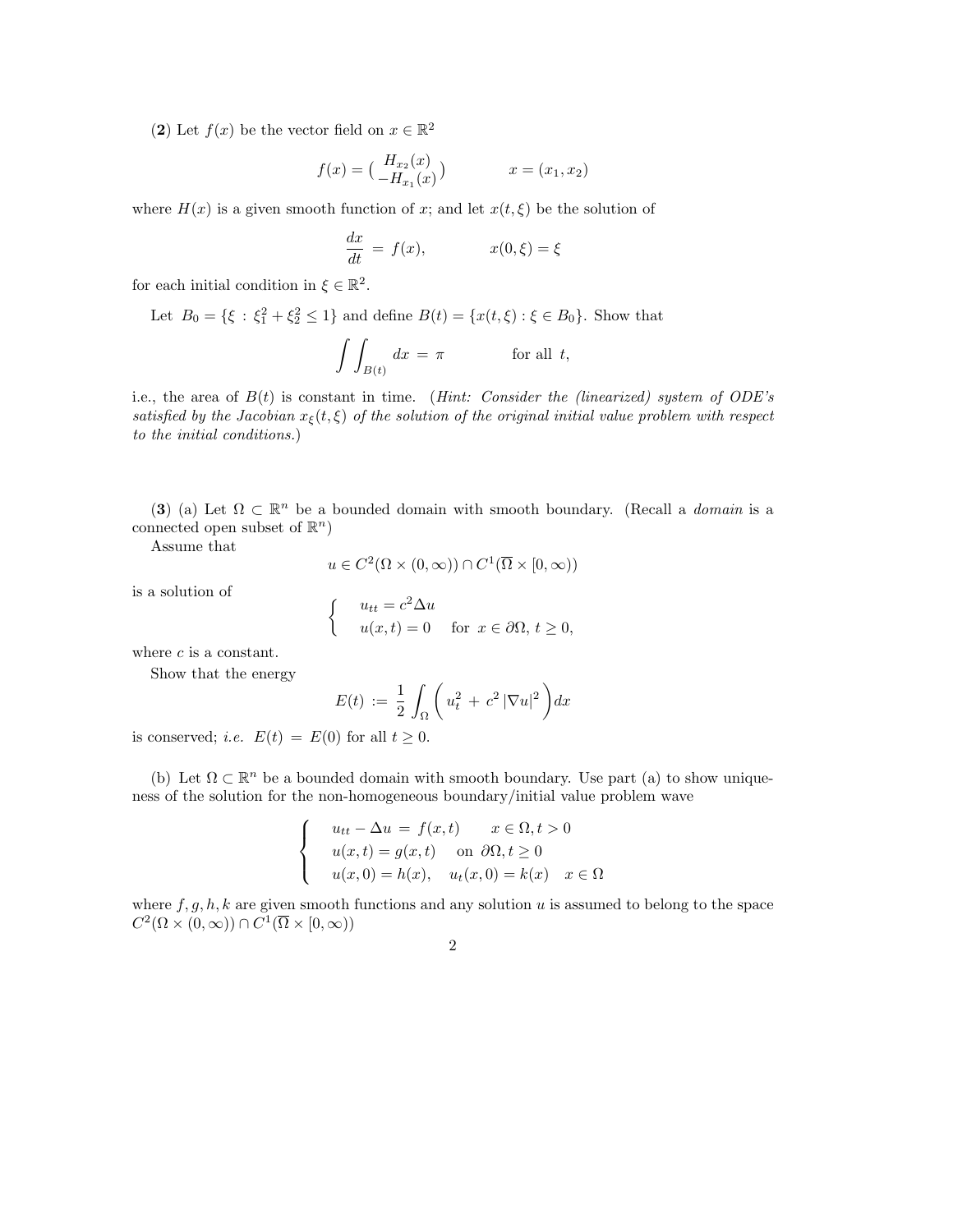(4) Consider the 1-parameter family of equations

$$
(*)\begin{cases} x' &= y^3 - y - x \\ y' &= x - A \end{cases}
$$

(a) When  $A = 0$  give a complete and rigorous analysis of the global behavior of all solutions to (∗), paying particular attention the behaviors of solutions near rest points, and the presence of any periodic, homoclinic, or heteroclinic orbits, if any such orbits exist. A phase plane sketch of the various behaviors that occur must be justified appropriate analytical calculations and arguments. Useful techniques include linearization, invariant regions, Liapunov functions, and the stable/unstable manifolds.

(b) How would you expect the phase planes of  $(*)$  to change as A is increased from  $A = 0$ to  $A = 1$ ? Your answer may be left in the form of a conjecture obtained from information you are able to calculate for particular values of A; a complete and rigorous justification is not required.

(5) Let  $\Omega \subset \mathbb{R}^n$ ,  $n \geq 3$  be a bounded domain with smooth boundary. Let  $G(x, y)$  denote the Green's function for this domain. We know that for fixed  $x \in \Omega$ 

$$
G(x, y) := K(y - x) - \omega_x(y)
$$

where  $\omega_x(y)$  satisfies

$$
\begin{cases}\n\Delta_y \omega_x = 0 & \text{in } \Omega, \\
\omega_x(y) = K(y - x) & \text{for } y \in \partial\Omega\n\end{cases}
$$

and

$$
K(x) := \frac{1}{n(n-2)\alpha(n)} \frac{1}{|x|^{n-2}}, \qquad \alpha(n) = \text{ volume of unit ball in } \mathbb{R}^n
$$

for  $x \in \mathbb{R}^n$ ,  $x \neq 0$  is the fundamental solution of the Laplace's equation.

Thus  $y \to G(x, y)$  is harmonic for  $y \in \Omega, y \neq x$  and  $G(x, y) = 0$  for  $y \in \partial \Omega$ . Moreover,  $G(x, y) = G(y, x)$  (you do not need to prove this).

Use the maximum/minimum principle to show that  $G(x, y) > 0$  for all  $x, y \in \Omega$  with  $x \neq y$ .

3